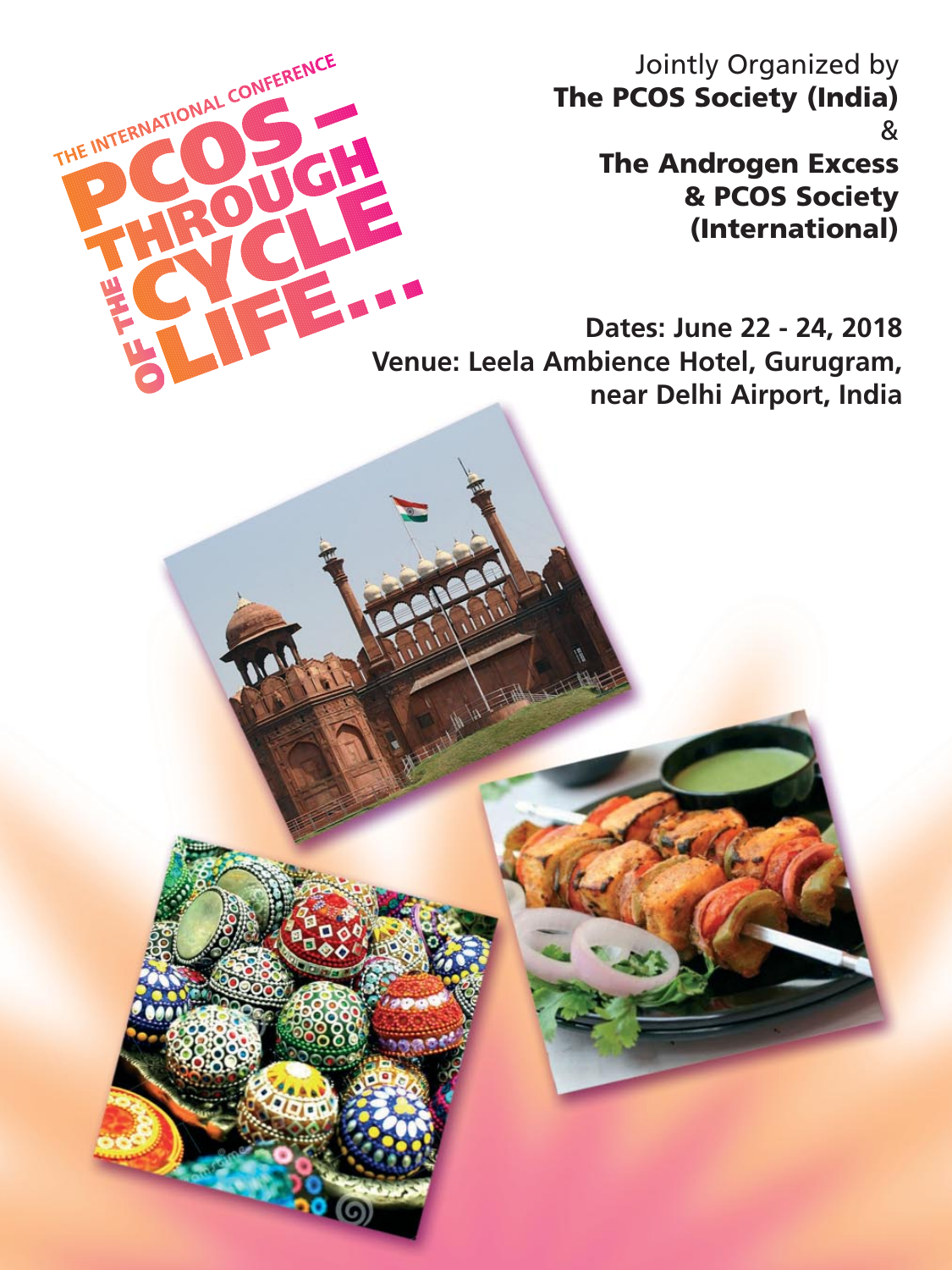Dear Friends & Colleagues,

Welcome to the Third Annual Congress of the PCOS Society of India, being held in collaboration with the Androgen Excess and PCOS Society on **22nd, 23rd and 24th June 2018 in Gurugram NCR**, Delhi at the Leela Ambience Hotel. PCOS affects women at all stages of life hence, this conference is entitled **"PCOS... through the cycle of life"**. The Conference will focus on the different stages of life, including the prenatal, childhood, adolescent, reproductive and post-menopausal periods. As gynaecologists, we are the primary care physicians of women and manage many PCOS patients with different presentations at different ages.

The Conference includes 3 Pre-Congress Workshops and the main conference which will be interactive and will give in-depth knowledge on both the subjects. Learning from experts from various disciplines of medicine can add to our understanding of this complex endocrine problem. We will also be conducting for the first time the "**PCOS**

**Practitioner**" Exam and the "**PCOS Quiz**"during the conference.

We welcome you and we are confident that it will excite you with the latest knowledge and cutting edge research on PCOS.

For any queries, you may contact us at **pcosconference2018@gmail.com** or **thepcossociety@gmail.com** Looking forward to meeting with you.

With warm regards,

eres anal

**Duru Shah** Founder President The PCOS Society, India



**Duru Shah** Founder President The PCOS Society, India



**Madhuri Patil** Scientific Chair – Conference The PCOS Society, India



**Piya Thakkar** Scientific Chair – Pre-congress Workshops The PCOS Society, India



**Helena Teede** President The AE-PCOS Society



**Enrico Carmina** CEO The AE-PCOS Society



**Ragini Agrawal** Local Organizing Chair-person



**Rita Bakshi** Local Organizing Chair-person



**Shakuntla Kumar** Local Organizing **Secretary** 



**Ashok Kumar** Local Organizing **Secretary**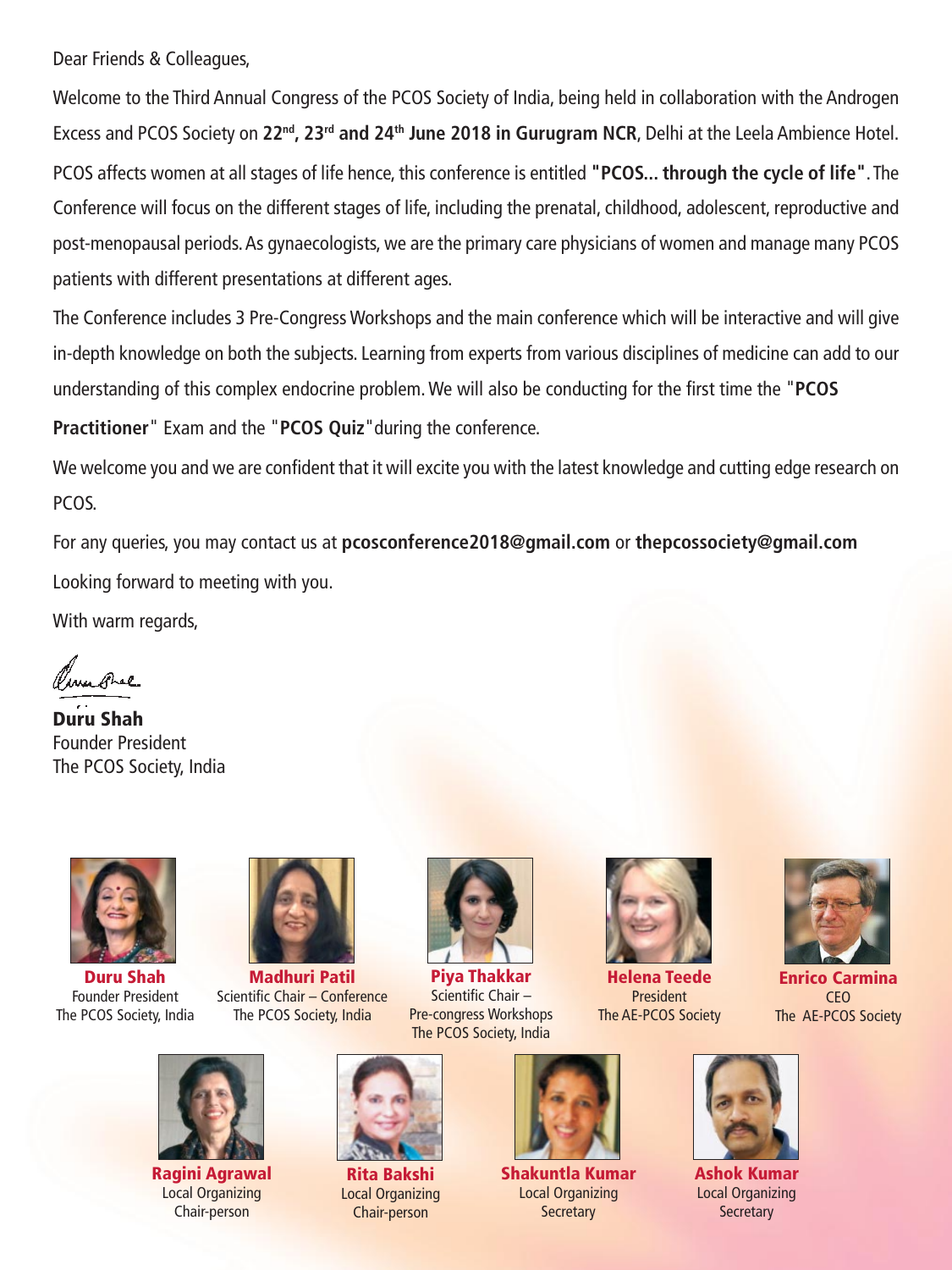## **22nd June 2018 – PRE-CONGRESS WORKSHOPS**

| 08.00 am                                                                                                                         | Registration                                                                                                      |                                                                         |  |
|----------------------------------------------------------------------------------------------------------------------------------|-------------------------------------------------------------------------------------------------------------------|-------------------------------------------------------------------------|--|
| 09.00 - 01.45 pm                                                                                                                 | Hall A - Workshop 1<br><b>Lifestyle Changes - The First Step to combating PCOS</b>                                |                                                                         |  |
|                                                                                                                                  | Workshop Inauguration: Padmashree Prof. Raj Baveja                                                                |                                                                         |  |
|                                                                                                                                  | Workshop Convenors: Shilpa Joshi, Yukti Wadhawan, Shakuntla Kumar                                                 |                                                                         |  |
| 09.00 am - 10.30 am                                                                                                              | <b>Session I: Impact of lifestyle in PCOS</b>                                                                     |                                                                         |  |
| 09.00 am                                                                                                                         | Are dietary options different in lean and obese PCOS?                                                             | Shilpa Joshi                                                            |  |
| 09.20 am                                                                                                                         | PCOS: A body Image disorder                                                                                       | Aakanksha Bhatia                                                        |  |
| 09.40 am                                                                                                                         | ■ Fad diets (Mediterranean / South Beach / Paleolithic /<br>Atkins / gluten free) - What do all these diets mean? | Shilpa Joshi                                                            |  |
| $10.00$ am                                                                                                                       | Discussion                                                                                                        |                                                                         |  |
|                                                                                                                                  | 10.30 am - 12.00 noon Session II: Lifestyle interventions                                                         |                                                                         |  |
| $10.30$ am                                                                                                                       | Do lifestyle changes improve sexual dysfunction?                                                                  | Sharmila Majumdar                                                       |  |
| $10.50$ am                                                                                                                       | $\blacksquare$ Role of Nutraceuticals in diet                                                                     | Nilanjana Singh                                                         |  |
| 11.10 pm                                                                                                                         | In Ideal Exercise in Lean and Obese PCOS                                                                          | <b>Shiny Surendran</b>                                                  |  |
| 11.30 pm                                                                                                                         | Evidence of Yoga therapy in PCOS                                                                                  | <b>Anushree Patil</b>                                                   |  |
| 11.50 pm                                                                                                                         | Discussion                                                                                                        |                                                                         |  |
| 12.15 - 01.00 pm                                                                                                                 | Session III: When lifestyle fails - Reducing Morbidity of obesity                                                 |                                                                         |  |
| 12.15 pm                                                                                                                         | Role of Bariatric surgery                                                                                         | <b>Praveen Bhatia</b>                                                   |  |
| 12.35 pm                                                                                                                         | ■ Management of Sleep Apnea – what should the Gynec know?                                                         | <b>Manvir Bhatia</b>                                                    |  |
| 12.55 pm                                                                                                                         | Discussion                                                                                                        |                                                                         |  |
| 1.15 - 01.45 pm                                                                                                                  | Session IV: Footloose                                                                                             |                                                                         |  |
|                                                                                                                                  | Put on your dancing shoes (Zumba) Team from Mama Mia                                                              |                                                                         |  |
| 10.00-12.00 pm                                                                                                                   | <b>Hall B - "The PCOS Practitioner" Certificate Exams</b><br>Conveners: Madhuri Patil, Ashok Kumar, Rita Bakshi   | MCQs based on the<br><b>Six Modules of PCOS</b><br>published by the     |  |
| 01.45-02.30 pm                                                                                                                   | <b>LUNCH</b>                                                                                                      | <b>PCOS Society (india)</b><br><b>Available at</b><br>www.pcosindia.org |  |
| <b>Hall A - Workshop 2</b><br>02.30 - 06.30 pm<br>"PCOS: A diagnosis of Exclusion" - What you see is not always<br>what you get! |                                                                                                                   |                                                                         |  |
|                                                                                                                                  | Workshop Convenors: Piya Ballani Thakkar, S K Bakshi, Ragini Agrawal                                              |                                                                         |  |
| 02.30 - 04.30 pm                                                                                                                 | Session I:                                                                                                        |                                                                         |  |
| 02.30 pm                                                                                                                         | Introduction of the Course                                                                                        | Piya Ballani Thakkar                                                    |  |
| 02.40 pm                                                                                                                         | ■ Hypothyroidism                                                                                                  | <b>Madhuri Patil</b>                                                    |  |
| 03.00 pm                                                                                                                         | - Hyperprolactinemia                                                                                              | Piya Ballani Thakkar                                                    |  |
| 03.20 pm                                                                                                                         | <b>Cushing Syndrome and Acromegaly</b>                                                                            | <b>Beena Bansal</b>                                                     |  |
| 03.40 pm                                                                                                                         | $\blacksquare$ Adrenal disorders - CAH and adrenal tumors                                                         | <b>Deep Dutta</b>                                                       |  |
| 04.00 pm                                                                                                                         | Discussion                                                                                                        |                                                                         |  |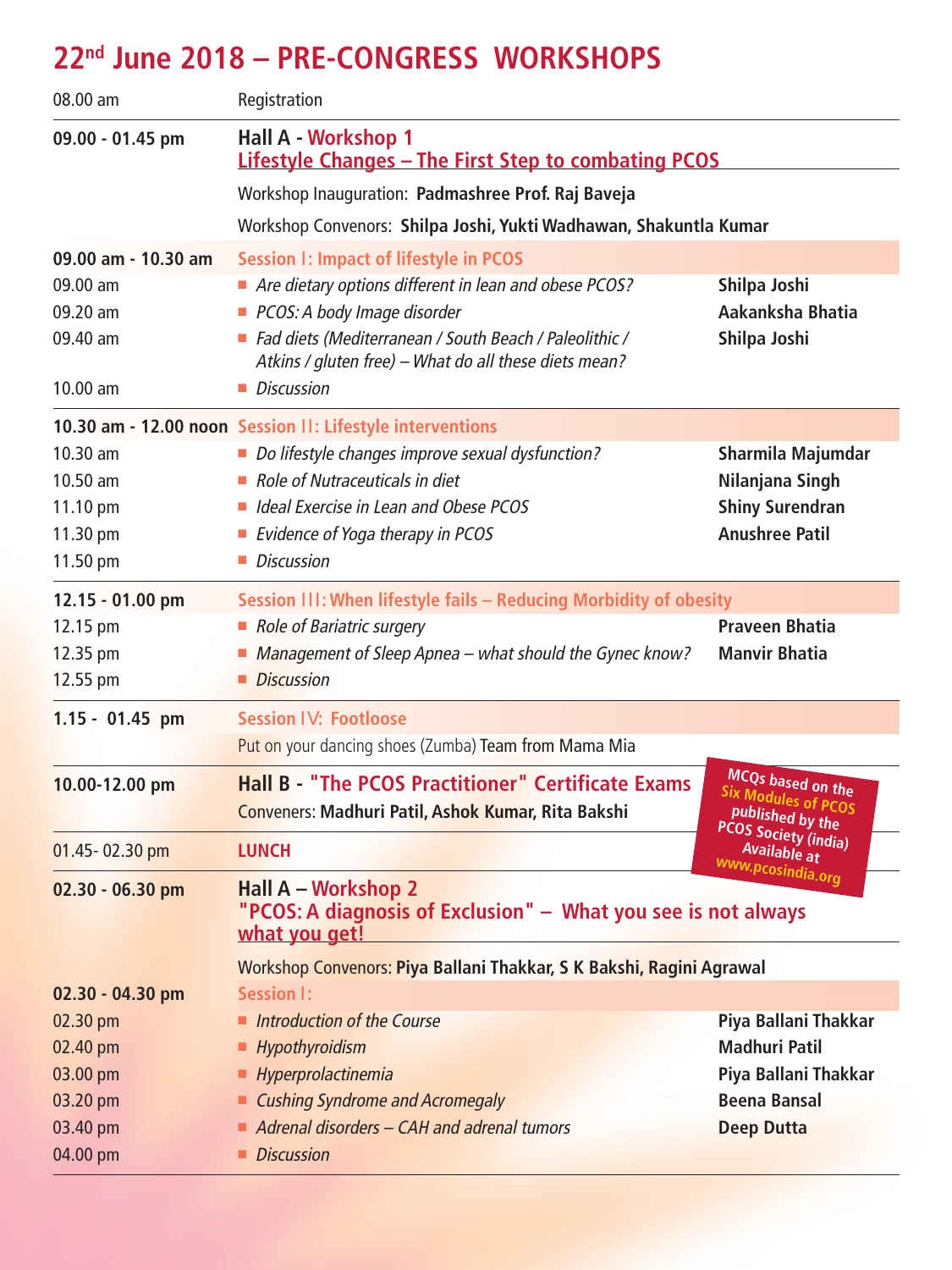| $04.30 - 06.00$ pm | <b>Session II:</b>                                                                                                                                    |                       |  |
|--------------------|-------------------------------------------------------------------------------------------------------------------------------------------------------|-----------------------|--|
| 04.30 pm           | Androgen secreting ovarian tumors                                                                                                                     | <b>Pratima Mittal</b> |  |
| 04.50 pm           | $\blacksquare$ Premature ovarian failure                                                                                                              | Padma Rekha Jirge     |  |
| 05.10 pm           | Uterine abnormalities                                                                                                                                 | Ranjana Sharma        |  |
| 05.30 pm           | ■ Discussion                                                                                                                                          |                       |  |
| 02.30 - 06.00 pm   | Hall B - Workshop 3<br><b>Cosmetic Therapies - Live demonstration</b>                                                                                 |                       |  |
|                    | Workshop Convenors: Rekha Sheth, Pankaj Chaturvedi, Monisha Kapoor                                                                                    |                       |  |
|                    | 1. Laser Hair Reduction: What works, what doesn't and what's new?                                                                                     |                       |  |
|                    | 2. Treatment of Adult Acne by Energy based Devices                                                                                                    |                       |  |
|                    | <b>COFFEE BREAK</b>                                                                                                                                   |                       |  |
| 06.00 pm           |                                                                                                                                                       |                       |  |
| $06.30 - 7.30$ pm  | A thought provoking Panel Discussion on<br>"How do we reduce the epidemic of PCOS in our country?"                                                    |                       |  |
|                    | With Gynaecologists, Endocrinologist, Public Health Experts, Media Representatives, Scientists,<br>Private Health Care and Government Representatives |                       |  |
|                    | Moderator: Shereen Bhan                                                                                                                               |                       |  |
|                    | Panelists: Alka Kriplani, Ameera Shah, Duru Shah, Nomita Chandhiok,<br>Pooja Shali, Rama Vaidya, Shailaja Chandra                                     |                       |  |
| 07.30 pm           | <b>Inauguration</b>                                                                                                                                   |                       |  |

# **Conference Day 1 – June 23rd, 2018**

| $08.00 - 09.00$ am | Invited free papers                                                              |                       |
|--------------------|----------------------------------------------------------------------------------|-----------------------|
| $09.00 - 10.30$ am | <b>Session I: Diagnosis of PCOS</b>                                              |                       |
| $09.00 \text{ am}$ | What are the new criteria for<br>Polycystic Ovarian Morphology (PCOM)?           | Harsh Mahajan         |
| $09.20 \text{ am}$ | Is Anti Mullerian hormone a new marker for PCOS?                                 | <b>Togas Tulandi</b>  |
| 09.40 am           | Revisiting PCOS phenotype                                                        | <b>Enrico Carmina</b> |
| $10.00$ am         | <b>Discussion</b>                                                                |                       |
| $10.30$ am         | <b>COFFEE BREAK</b>                                                              |                       |
|                    | 11.00 am - 12.00 noon Keynote Address                                            |                       |
|                    | Chairpersons: Rama Vaidya, Nomita Chandhiok                                      |                       |
| $11.00$ am         | International Guidelines on PCOS                                                 | <b>Anuja Dokras</b>   |
| $11.30$ am         | Role of gastrointestinal function in<br>determining the metabolic aspect of PCOS | <b>Enrico Carmina</b> |
| 12.00 - 01.00 pm   | Session II: Dermatological manifestations - Current Trends in Management         |                       |
| $12.00$ pm         | Acanthosis Nigricans                                                             | <b>Anil Agrawal</b>   |
| 12.15 pm           | Androgenic Alopecia                                                              | <b>Rekha Sheth</b>    |
| 12.30 pm           | <b>Hirsutism</b>                                                                 | <b>Anil Ganjoo</b>    |
| 12.45 pm           | <b>Discussion</b>                                                                |                       |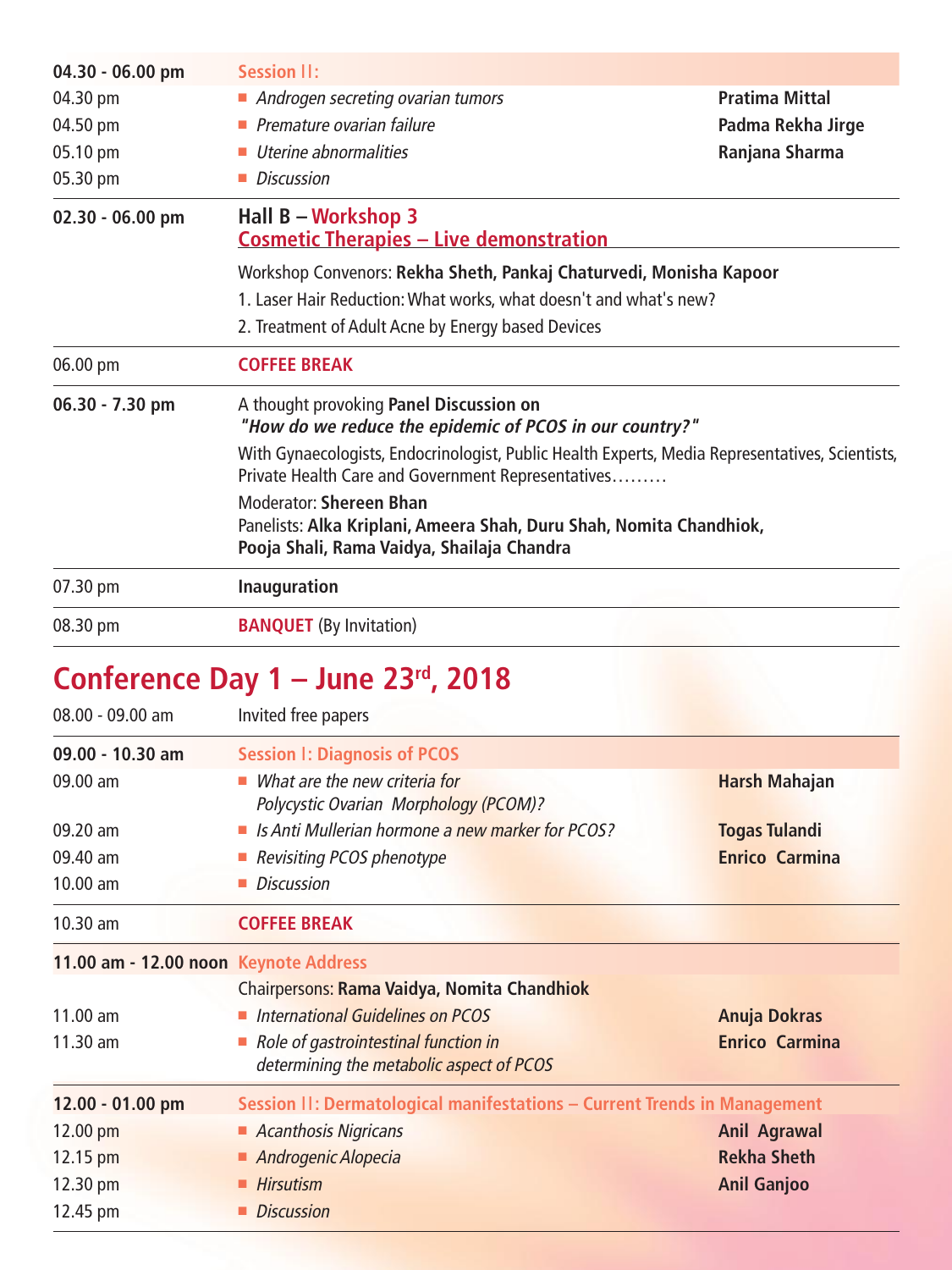| 01.00 pm                                 | <b>LUNCH</b>                                                                                                                                                                                                                                                                                                                                                                                                                                        |                              |
|------------------------------------------|-----------------------------------------------------------------------------------------------------------------------------------------------------------------------------------------------------------------------------------------------------------------------------------------------------------------------------------------------------------------------------------------------------------------------------------------------------|------------------------------|
| 02.00 - 02.30 pm                         | <b>Keynote Address</b><br>Chairpersons: Maninder Ahuja, Nita Dalal<br>$\blacksquare$ The diagnosis and management of PCOS -<br>Novel Immunodiagnostic Methods                                                                                                                                                                                                                                                                                       | Kannan Alpadi                |
| 02.30 - 03.45 pm<br>02.30 pm             | <b>Session III: Metabolic syndrome and PCOS</b><br>Does Metabolic Syndrome present differently in Indian Women?                                                                                                                                                                                                                                                                                                                                     | Sujata Kar                   |
| 02.45 pm<br>03.00 pm<br>03.15 pm         | $\blacksquare$ Is there a difference in metabolic risks of lean and obese PCOS?<br>• PCOS and GDM Nexus<br>• Discussion                                                                                                                                                                                                                                                                                                                             | Anuja Dokras<br>Hema Divakar |
| 03.45 - 05.00 pm<br>03.45 pm<br>04.05 pm | Session IV: Impact of Stress on quality of life and how to reduce it?<br>Are women with PCOS more stressed?<br><b>Panel Discussion:</b> Helping patients to deal with Stress $-$<br>Multidisciplinary approach - Get your answers from<br>Clinicians, Mind Therapist and a Lifestyle guru.<br>Moderator: Uday Thanawala<br>Panelists: Kathleen Hoeger, Kiran Aggarwal, Manju Verma,<br>Mansi Kothari, Siddharth Saunthalia, Vani Jain. Vinit Taneja | <b>Kathleen Hoeger</b>       |
| 05.00 pm                                 | <b>COFFEE BREAK</b>                                                                                                                                                                                                                                                                                                                                                                                                                                 |                              |
| 05.30 - 06.30 pm                         | <b>Session V: Pregnancy and PCOS</b><br><b>Panel Discussion:</b><br>Are PCOS women at a higher risk of pregnancy and delivery complications?<br><b>Case-based Discussion</b><br>Moderators: Rita Bakshi, Ashok Kumar<br>Panelists: Garima Kachhawa, Kanwal Gujral, Kiran Guleria,<br>Nupur Gupta, Sanjivini Khanna, Vatsala Dadwal                                                                                                                  |                              |
| 6.30 pm                                  | <b>GBM</b>                                                                                                                                                                                                                                                                                                                                                                                                                                          |                              |
| 07.00 pm                                 | <b>Session VI: Poster Session</b><br>Savita Singhal, Bharti Minocha                                                                                                                                                                                                                                                                                                                                                                                 |                              |
| 08.00 pm                                 | <b>Cultural program</b>                                                                                                                                                                                                                                                                                                                                                                                                                             |                              |
| 09.00 pm                                 | <b>CONFERENCE DINNER</b>                                                                                                                                                                                                                                                                                                                                                                                                                            |                              |
|                                          | Conference Day $2 -$ June $24th$ , 2018                                                                                                                                                                                                                                                                                                                                                                                                             |                              |

| $08.00 - 09.00$ am | <b>Session VII: Round Tables with Experts</b>                       |
|--------------------|---------------------------------------------------------------------|
|                    | Convenors: Madhuri Patil, Rakhi Singh, Ashok Kumar                  |
|                    | (Each table limited to 10 participants)                             |
|                    | 1. Luteal Support in infertility management in PCOS women           |
|                    | <b>Experts: Maninder Ahuja, Nutan Agarwal</b>                       |
|                    | 2. Letrazole v/s Clomiphene Citrate in ovulation induction in PCOS? |
|                    | <b>Experts: Togas Tulandi, Lakhbir Dhaliwal</b>                     |
|                    |                                                                     |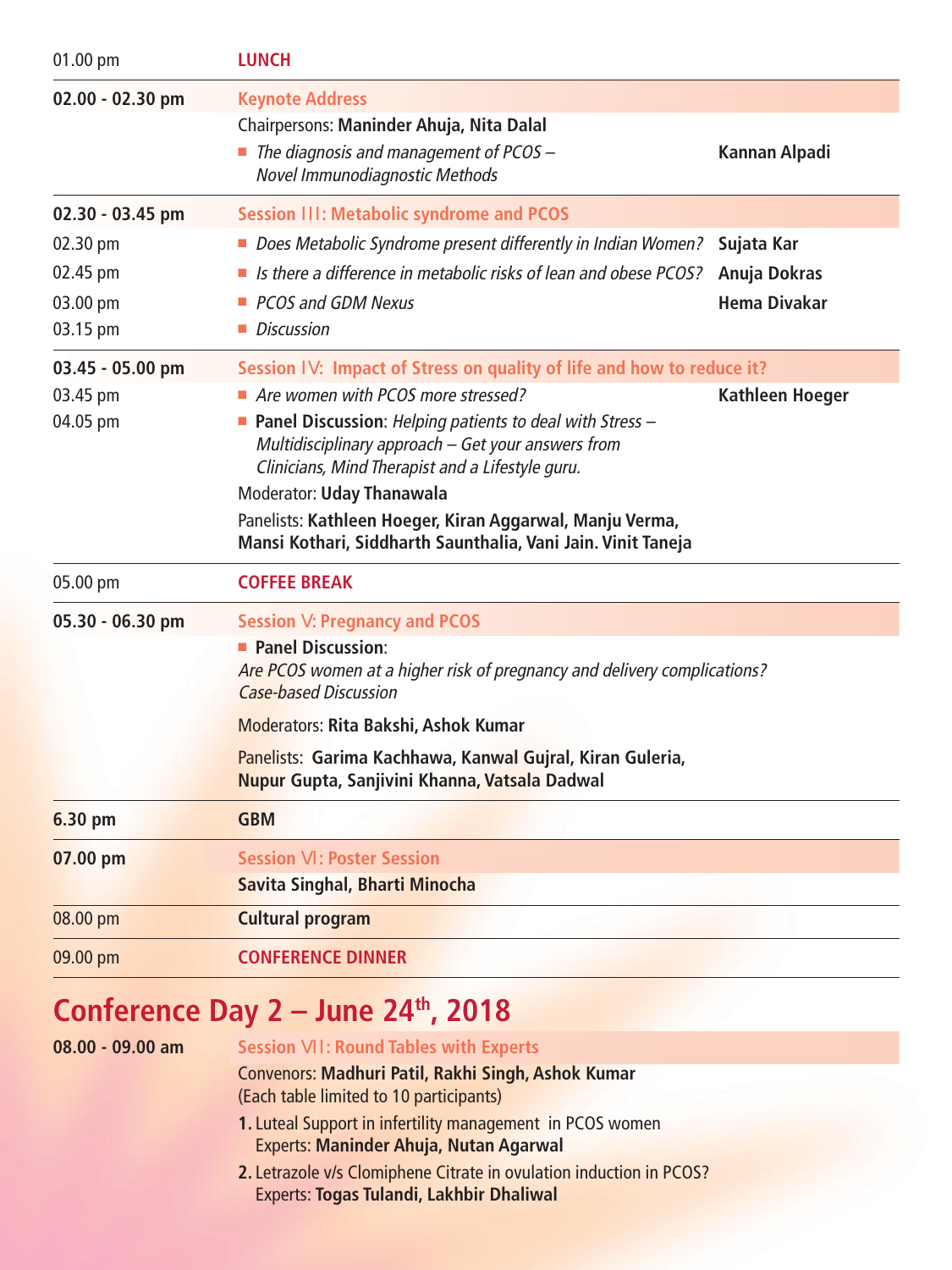|                     | 3. Gonadotropins for ovulation induction in PCOS?<br>Experts: Anuja Dokras, Duru Shah                                    |                       |
|---------------------|--------------------------------------------------------------------------------------------------------------------------|-----------------------|
|                     | 4. Medical Treatment for Obesity                                                                                         |                       |
|                     | Experts: Beena Bansal, S K Bakshi                                                                                        |                       |
|                     | 5. Role of Oral Contraceptive Pills in Adolescent PCOS<br>Experts: Kathleen Hoeger, Chandan Kachru                       |                       |
|                     | 6. Use of Metformin in obese and lean PCOS?<br>Experts: Rakhi Singh, Deep Dutta                                          |                       |
|                     | 7. Use of Inositols in the management of PCOS<br>Experts: Nita Dalal, Sujata Sharma                                      |                       |
|                     | 8. Vitamin D in PCOS<br><b>Experts: Satish Koul, Savita Singhal</b>                                                      |                       |
|                     | 9. Acne in PCOS<br>Experts: Pankaj Chaturvedi, Gulrez Tyebkhan                                                           |                       |
|                     | 10. Hirsutism in PCOS<br><b>Experts: Sudha Prasad, Anil Agarwal</b>                                                      |                       |
| $09.00 - 10.15$ am  | Session VIII: Evidence based treatment for enhancing fertility                                                           |                       |
| 09.00 am            | Is PCOS an inflammatory process?                                                                                         | <b>Madhuri Patil</b>  |
| 09.20 am            | • Managing insulin resistance in infertility                                                                             | <b>Sonia Malik</b>    |
| 09.40 am            | Recent evidence on oral ovulogens                                                                                        | Kanthi Bansal         |
| $10.00$ am          | $\blacksquare$ Discussion                                                                                                |                       |
| $10.15 - 11.15$ am  | <b>Session IX: Panel Discussion:</b>                                                                                     |                       |
|                     | Increasing efficacy and safety with ART                                                                                  |                       |
|                     | Moderators: Jaideep Malhotra, Nandita Palshetkar                                                                         |                       |
|                     | Panelists: Arshi Iqbal, Nalini Mahajan, Pankaj Talwar,<br>Preiti Kumar, Ritu Jain, Shakuntla Kumar, Seema Pandey         |                       |
| 11.15 am            | <b>COFFEE BREAK</b>                                                                                                      |                       |
| 11.45 am - 12.45 pm | <b>Session X: Keynote Address</b>                                                                                        |                       |
|                     | Chairpersons: Smita Mahale, Sudha Prasad                                                                                 |                       |
| $11.45$ am          | $\blacksquare$ Consensus statement on the<br>"Use of OCP in PCOS Women in India"                                         | <b>Duru Shah</b>      |
| 12.15 pm            | How does Ovarian Drilling fit in the treatment scheme,<br>is this a safe procedure and why do we use it so infrequently? | <b>Togas Tulandi</b>  |
| 12.45 - 01.45 pm    | <b>Session XI: Adolescent PCOS</b>                                                                                       |                       |
| 12.45 pm            | Diagnosis of adolescent PCOS - A difficult task                                                                          | Neena Malhotra        |
| 01.00 pm            | Role of inositols in Adolescent PCOS                                                                                     | <b>Manoj Pandya</b>   |
| 01.15 pm            | <b>Abnormal Uterine Bleeding in Adolescent PCOS</b>                                                                      | <b>Ragini Agrawal</b> |
| 01.30 pm            | Discussion                                                                                                               |                       |
| 01.45 pm            | <b>PCOS Quiz - Live</b>                                                                                                  |                       |
| $02.15$ pm          | <b>Valedictory function and Awarding of Certificates</b><br><b>Guest of Honour: Smita Mahale, Director NIRRH</b>         |                       |
| 02.30 pm            | <b>LUNCH</b>                                                                                                             |                       |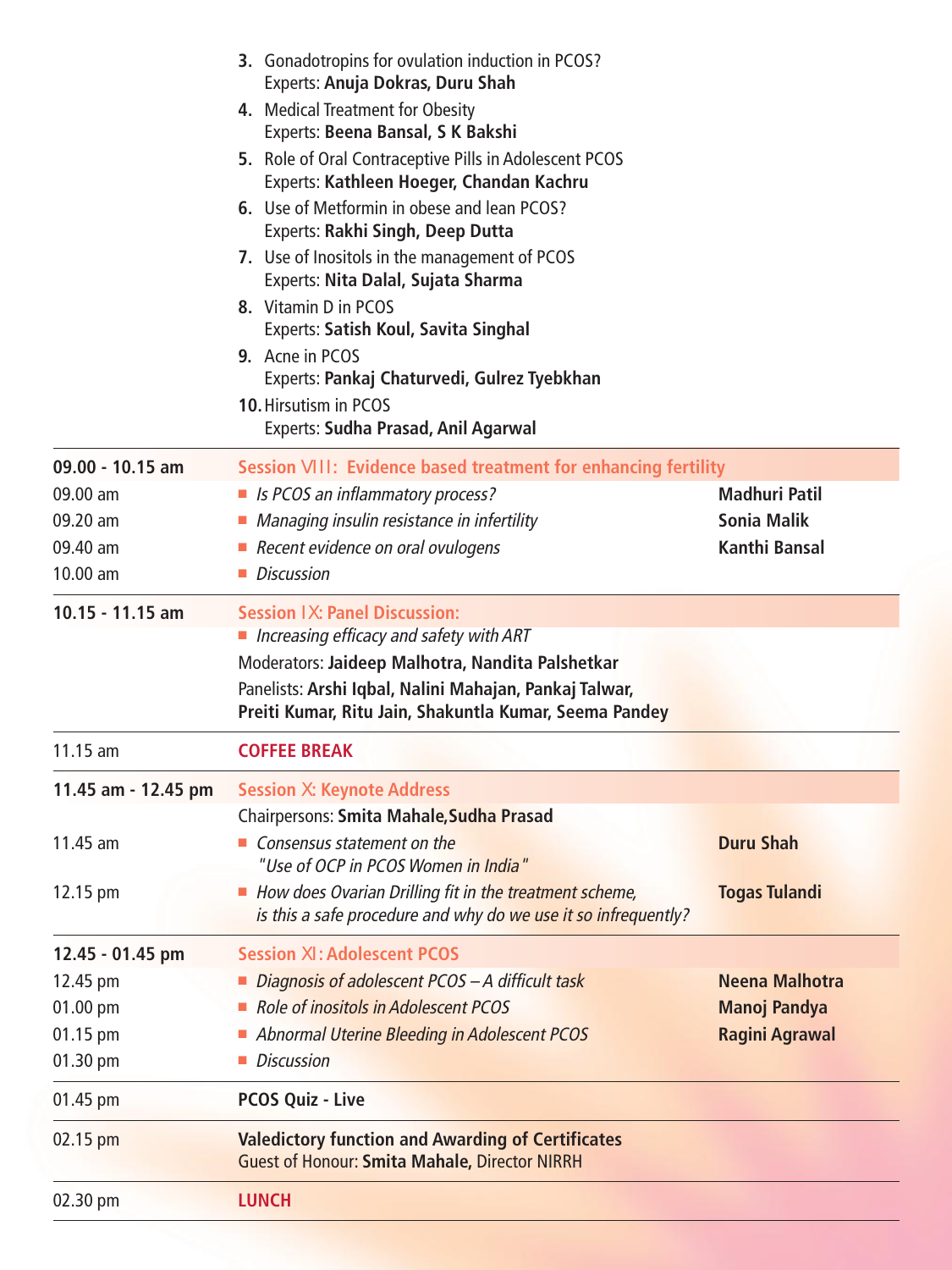#### **The PCOS Society**

**Duru Shah** President

**Shashank R. Joshi** Vice President

**Rekha Sheth** Vice President

**Piya Ballani** Honorary Secretary

**Sangeeta Agrawal** Honorary Joint Secretary

**Uday Thanawala** Honorary Treasurer

**Madhuri Patil** Scientific Coordinator

#### **Local Organizing Committee**

Organizing Chairperson **Ragini Agrawal**

Organizing Co-Chairperson **Rita Bakshi**

Organizing Secretaries **Shakuntla Kumar Ashok Kumar**

Joint Secretaries **Chandan Kachru Pankaj Chaturvedi Preeti Kumar Yukti Wadhawan Ranjana Sharma**

**Treasurer Sarthak**

#### **The AE-PCOS Society**

**Enrico Carmina** Executive Director & CEO

**Helena Teede** President

**Anuja Dokras** Past President

**Vasan Elisabet Victorin** President Elect

### **International Faculty**

Italy



USA





Kannan Alpadi USA



USA



Kathleen Hoeger Togas Tulandi Canada

#### **National Faculty**

Aakanksha Bhatia Alka Kriplani Ameera Shah Anil Agrawal Anil Ganjoo Anita Sabharwal Anjali Tempe Anju Soni Anushree Patil Archana Singhal Arshi Iqbal Aruna Batra Aruna Murlidhar Ashok Kumar Ashok Taneja Beena Bansal Bharti Minocha Chandan Kachru Deep Dutta Duru Shah Garima Kachhawa Geeta Kinra Gulrez Tyebkhan Harsh Mahajan Hema Divakar Hemani Sarbadhikary Indu Koul Jaideep Malhotra Jyoti Malik K. D. Nayyer Kanthi Bansal Kanwal Gujral Kiran Aggarwal Kiran Guleria Lakhbir Dhaliwal

M. P. S. Chawla Madhuri Patil Manisha Kapoor Manju Puri Manju Verma Manoj Pandya Mansi Kothari Manvir Bhatia Munish Prabhakar Nalini Mahajan Navneet Magon Neena Malhotra Nilanjana Singh Nomita Chandhiok Nupur Gupta Nutan Agrawal O P Gangwani Padma Rekha Jirge Pankaj Chaturvedi Pankaj Talwar Piya Ballani Thakkar Pooja Shali Poonam Goyal Pratima Mittal Praveen Bhatia Preiti Kumar Puneeta Hasija Pushpa Sethi R. P Gupta Ragini Agrawal Raj Baveja Rajesh Rajpal Rakhi Singh Rama Vaidya Ranjana Sharma

Rekha Seth Renu Misra Rita Bakshi Ritu Jain Rukma Idanani S K Bakshi Sangeeta Agrawal Sanjay Narula Sanjivini Khanna Satish Koul Savita Singhal Seema Pandey Shailaja Chandra Shakuntla Kumar Sharmila Majumdar Shashi Lata Kabra Shereen Bhan Shilpa Joshi Shiny Surendran Siddharth Saunthalia Smita Mahale Sonia Malik Sudha Prasad Sudha Sharma Sujata Kar Sujata Sharma Sunita Malik Swati Singh Rathor Uday Thanawala Vandana Narula Vani Jain Vatsala Dadwal Vinit Taneja Yukti Wadhawan